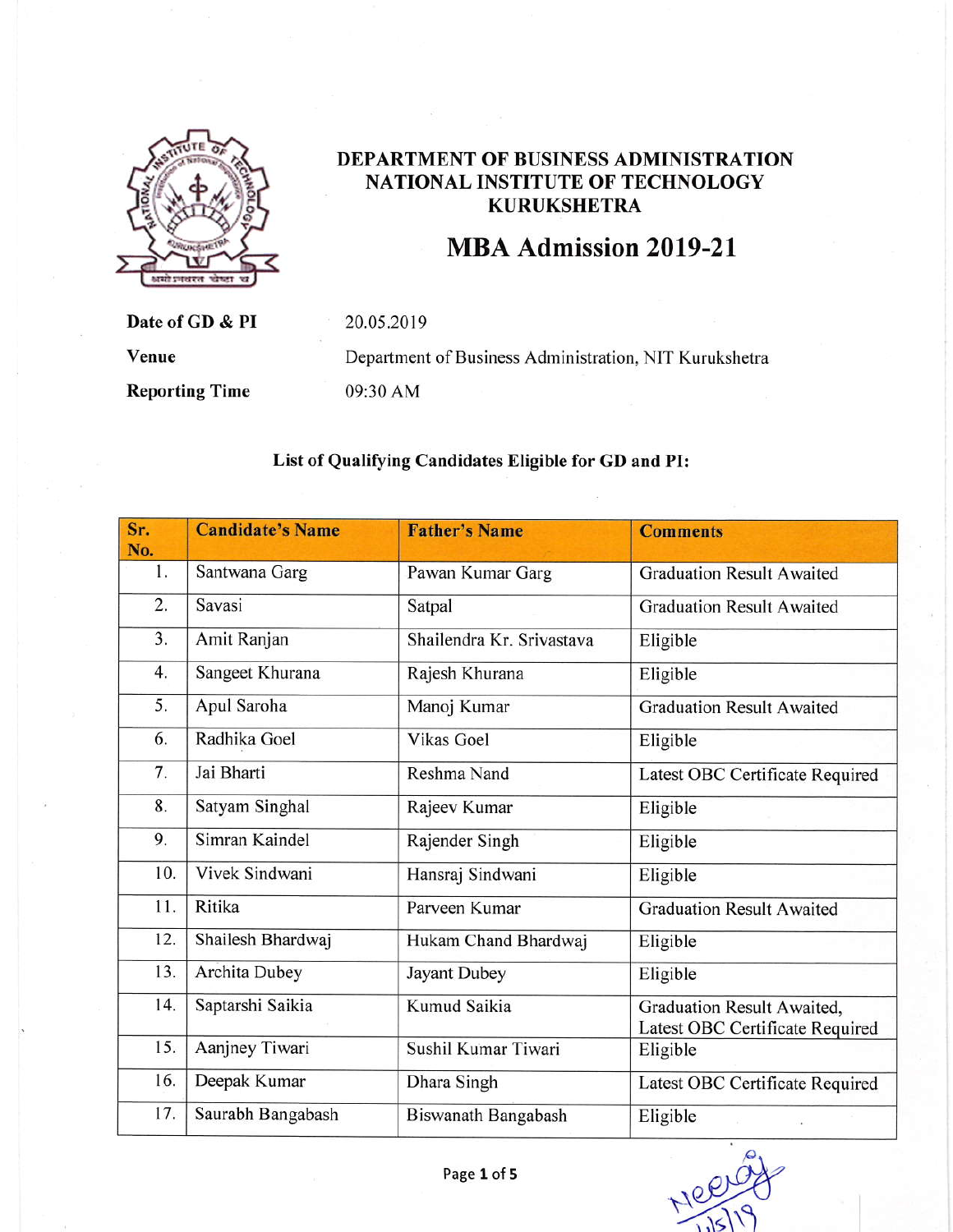| Sr.<br>No. | <b>Candidate's Name</b>    | <b>Father's Name</b>    | <b>Comments</b>                                               |
|------------|----------------------------|-------------------------|---------------------------------------------------------------|
| 18.        | Sanjoli                    | Ashok Singla            | <b>Graduation Result Awaited</b>                              |
| 19.        | Parubal                    | Subhash Chand           | <b>Graduation Result Awaited</b>                              |
| 20.        | Nirjhar Malik              | Narendra Kumar Malik    | Eligible                                                      |
| 21.        | Nikita Gunwal              | Ashok Gunwal            | Graduation Result Awaited,<br>Latest OBC Certificate Required |
| 22.        | Siddhant Kumar<br>Aggarwal | Sanjay Aggarwal         | <b>Graduation Result Awaited</b>                              |
| 23.        | Rashi Parashar             | Satish Chandra Parashar | Eligible                                                      |
| 24.        | Satya Brot Sen             | Indrajit Sen            | Eligible                                                      |
| 25.        | Shashank                   | Raj Kumar Singh         | Eligible                                                      |
| 26.        | Vikrant Agarwal            | Jitendra Agarwal        | Eligible                                                      |
| 27.        | Priya Singh                | Prasidha Narain Singh   | Eligible                                                      |
| 28.        | Surbhi Kulshrestha         | Desh Deep Kumar         | Eligible                                                      |
| 29.        | Ankita Sinha               | Bhanu Shekhar Sinha     | Eligible                                                      |
| 30.        | Kaushiky Sharma            | Rajeev Mohan Sharma     | Eligible                                                      |
| 31.        | Swati Chauhan              | Subhash Chauhan         | Eligible                                                      |
| 32.        | Sonia                      | Ramesh Kumar            | <b>Graduation Result Awaited</b>                              |
| 33.        | Srishti Singla             | Rajesh Singla           | <b>Graduation Result Awaited</b>                              |
| 34.        | Priya Bansal               | Naresh Bansal           | Eligible                                                      |
| 35.        | Anupma Goel                | Naresh Goel             | <b>Graduation Result Awaited</b>                              |
| 36.        | Akanksha Kumari            | <b>Binoy Kumar</b>      | <b>Graduation Result Awaited</b>                              |
| 37.        | Vamil Khurana              | Vikrant Khurana         | <b>Graduation Result Awaited</b>                              |
| 38.        | Surangama Hazra            | Tirtha Pratik Hazra     | Eligible                                                      |
| 39.        | Yash Kumar                 | Omparkash               | <b>Graduation Result Awaited</b>                              |
| 40.        | Davinder Singh             | Tarlochan Singh         | Eligible                                                      |
| 41.        | Shivangi                   | Pushpendra Kumar        | <b>Graduation Result Awaited</b>                              |
| 42.        | Puspita Purkayastha        | Moloy Purkayastha       | Eligible                                                      |
| 43.        | Sachin Jain                | Praveen Kumar Jain      | Eligible                                                      |
| 44.        | Ayushi Uniyal              | Karmanand Uniyal        | Eligible                                                      |
| 45.        | Akarsha Gupta              | Anil Kumar Gupta        | <b>Graduation Result Awaited</b>                              |

Nee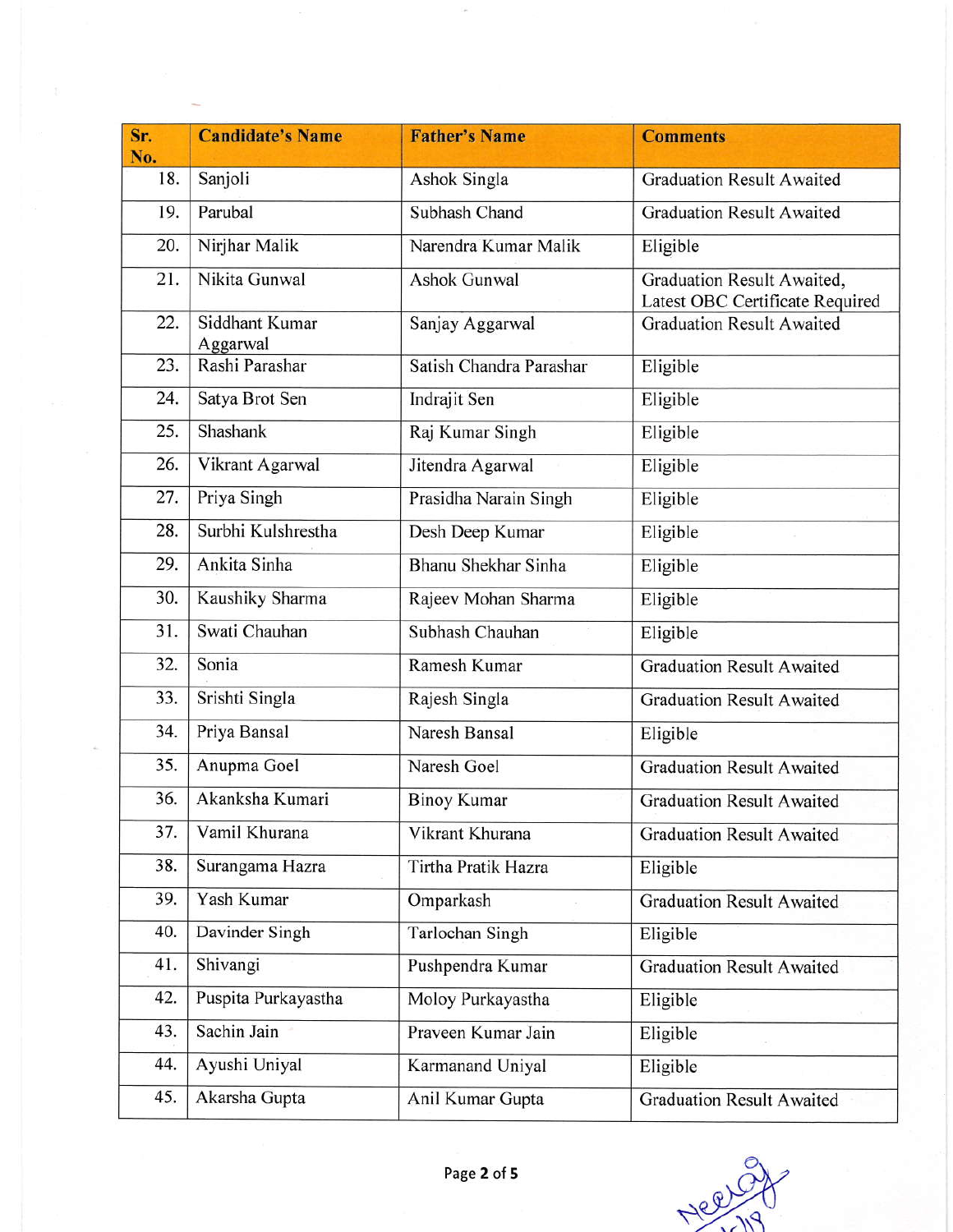| Sr.<br>No. | <b>Candidate's Name</b>   | <b>Father's Name</b>     | <b>Comments</b>                                               |
|------------|---------------------------|--------------------------|---------------------------------------------------------------|
| 46.        | Degala Sai Teja           | Degala Uma Shankar       | Graduation Result Awaited,<br>Latest OBC Certificate Required |
| 47.        | P. Praveen                | Pradeep Kumar Janardhan  | Eligible                                                      |
| 48.        | Rachna                    | Naresh Sharma            | Eligible                                                      |
| 49.        | Sourav Sharma             | Rajender Kumar           | <b>Graduation Result Awaited</b>                              |
| 50.        | Prabhleen                 | Ravinder Singh           | <b>Graduation Result Awaited</b>                              |
| 51.        | Ruhani                    | Atam Parkash Gulati      | Eligible                                                      |
| 52.        | Akshay Kumar              | Udaybhan                 | Eligible                                                      |
| 53.        | Shikha Awasthi            | Virendra Kumar Awasthi   | Eligible                                                      |
| 54.        | Debajyoti Mandal          | Pranab Kumar Mandal      | Eligible                                                      |
| 55.        | Kirti Gandhi              | Mohinder Gandhi          | Eligible                                                      |
| 56.        | Harsh Verma               | Umesh Chandra Verma      | Latest OBC Certificate Required                               |
| 57.        | Rohit                     | Dilawar Singh            | <b>Graduation Result Awaited</b>                              |
| 58.        | Rinki                     | Vijay Kumar              | Eligible                                                      |
| 59.        | Saksham Kukreja           | Sikander Pal             | Eligible                                                      |
| 60.        | Ashish Kumar              | Om Prakash Pandey        | <b>Graduation Result Awaited</b>                              |
| 61.        | Arimardan Pratap Singh    | Ramesh Kumar Singh       | <b>Graduation Result Awaited</b>                              |
| 62.        | Kyntiakmon Jyrwa          | Lt. Stolington Iawphniaw | <b>Graduation Result Awaited</b>                              |
| 63.        | Isha                      | Chander Shekhar          | <b>Graduation Result Awaited</b>                              |
| 64.        | Jagmohan                  | Satbir Singh             | Latest OBC Certificate Required                               |
| 65.        | Ankita                    | Sanjiv Madan             | <b>Graduation Result Awaited</b>                              |
| 66.        | Chandramani Jha           | Ashok Kumar Jha          | Eligible                                                      |
| 67.        | Sanchit Dey               | Susmit Dey               | Eligible                                                      |
| 68.        | Prakriti                  | Arun Kumar               | Eligible                                                      |
| 69.        | <b>Bhashkar Choudhary</b> | Arun Kumar Choudhary     | Eligible                                                      |
| 70.        | Shivani                   | Balkishan                | <b>Graduation Result Awaited</b>                              |
| 71.        | Preeti Thakur             | Anand Kumar Thakur       | <b>Graduation Result Awaited</b>                              |
| 72.        | Avin Mishra               | Jagannath Mishra         | Eligible                                                      |
| 73.        | Abhishek Kashyap Panda    | Santanu Kumar Panda      | Eligible                                                      |
| 74.        | Kirti Balkrishna Gaikwad  | Balkrishna S. Gaikwad    | Eligible                                                      |

Neer 97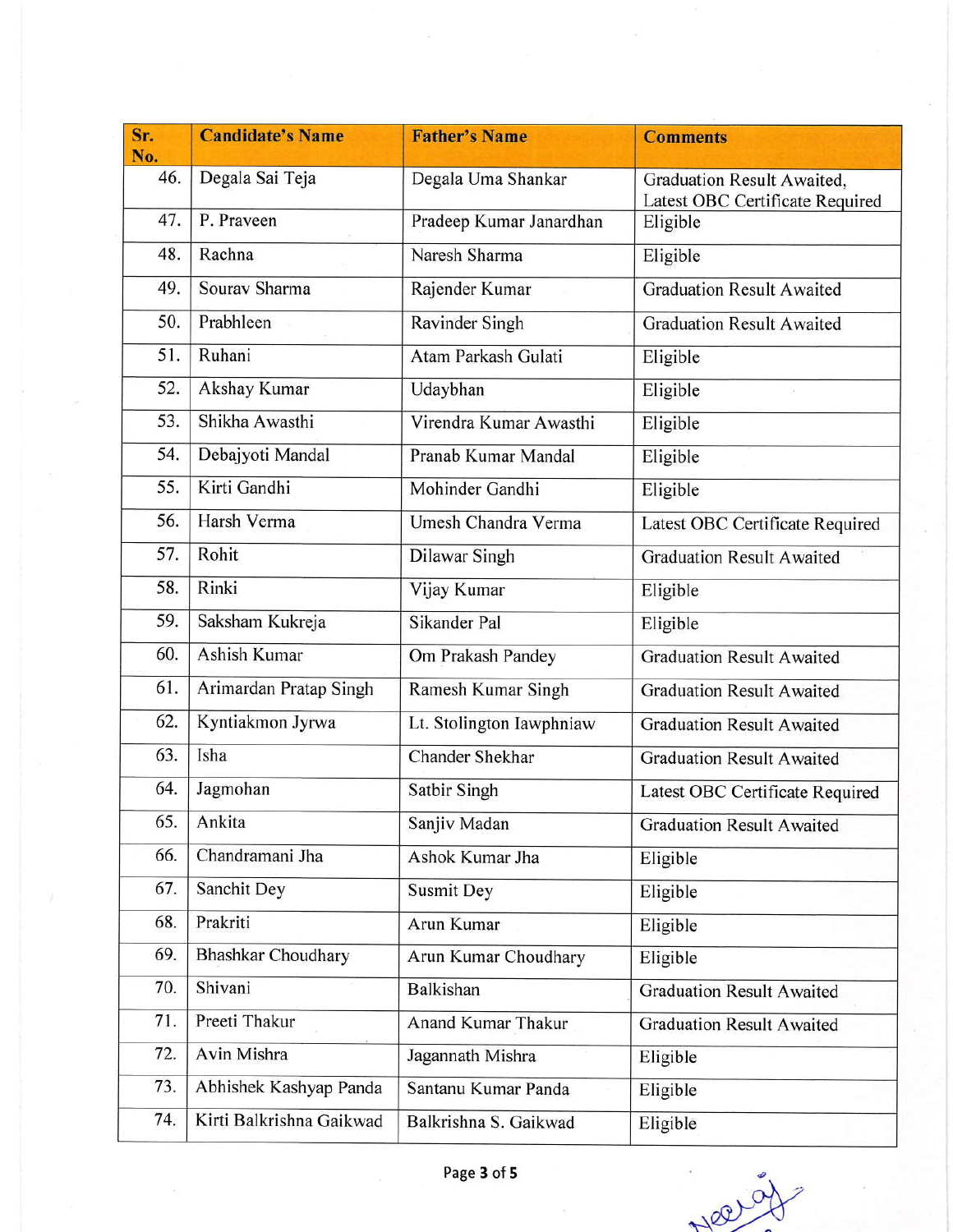| Sr.<br>No. | <b>Candidate's Name</b> | <b>Father's Name</b>    | <b>Comments</b>                                               |
|------------|-------------------------|-------------------------|---------------------------------------------------------------|
| 75.        | Boishali Gogoi          | Jagat Chandra Gogoi     | <b>Graduation Result Awaited</b>                              |
| 76.        | Vikash Kumar Mishra     | Rabindra Kumar Mishra   | <b>Graduation Result Awaited</b>                              |
| 77.        | Lovepreet Singh         | Rajinder Singh          | Graduation Result Awaited,<br>Latest OBC Certificate Required |
| 78.        | Prakhar Sukumar         | Sukumar Agarwal         | Eligible                                                      |
| 79.        | Dheeraj                 | Ashok Kumar             | Eligible                                                      |
| 80.        | Aman Garg               | Parveen Garg            | <b>Graduation Result Awaited</b>                              |
| 81.        | Nripender Rana          | Ranbir Singh            | Eligible                                                      |
| 82.        | Surbhi Garg             | Ramsharan Garg          | Eligible                                                      |
| 83.        | Mayank Gupta            | Sanjay Gupta            | Eligible                                                      |
| 84.        | Anmol Agarwal           | Sudhir Kumar Agarwal    | Eligible                                                      |
| 85.        | <b>Netranand Pathak</b> | Mahindra Narayan Pathak | Eligible                                                      |
| 86.        | <b>Bhargav Deka</b>     | Bhagya Ram Deka         | Eligible                                                      |
| 87.        | Nikita                  | Sanjay Kumar            | Eligible                                                      |
| 88.        | Shekhar                 | Nooray Watan            | Eligible                                                      |
| 89.        | Amandeep Sirohi         | G.S. Sirohi             | <b>Graduation Result Awaited</b>                              |
| 90.        | Jatin Choudhary         | Rajesh Chaudhary        | Eligible                                                      |
| 91.        | Rohit Saini             | Ram Chander Saini       | Latest OBC Certificate Required                               |
| 92.        | Vaibhav Mishra          | Anil Kumar              | Eligible                                                      |
| 93.        | Aditi                   | Pawan Kumar             | Eligible                                                      |
| 94.        | Prabhdeep Singh Chadha  | Daljeet Singh Chadha    | Eligible                                                      |
| 95.        | Rana Chowdhury          | Nilkamal Chowdhury      | Eligible                                                      |
| 96.        | Vandana                 | <b>Bhupinder Kumar</b>  | Latest OBC Certificate Required                               |
| 97.        | Saumya                  | Vipin Kumar Relan       | <b>Graduation Result Awaited</b>                              |
| 98.        | Prashant Kumar          | Hari Nath Chaudhary     | Latest OBC Certificate Required                               |
| 99.        | Raj Verma               | Ravi Shekhar            | Eligible                                                      |
| 100.       | Khagen Saikia           | Debeswar Saikia         | Eligible<br>$\mathbb{R}$                                      |

 $Chairman$   $\frac{1}{5}$  ord $\frac{1}{5}$  ord $\frac{1}{5}$ MBA Admission Committee